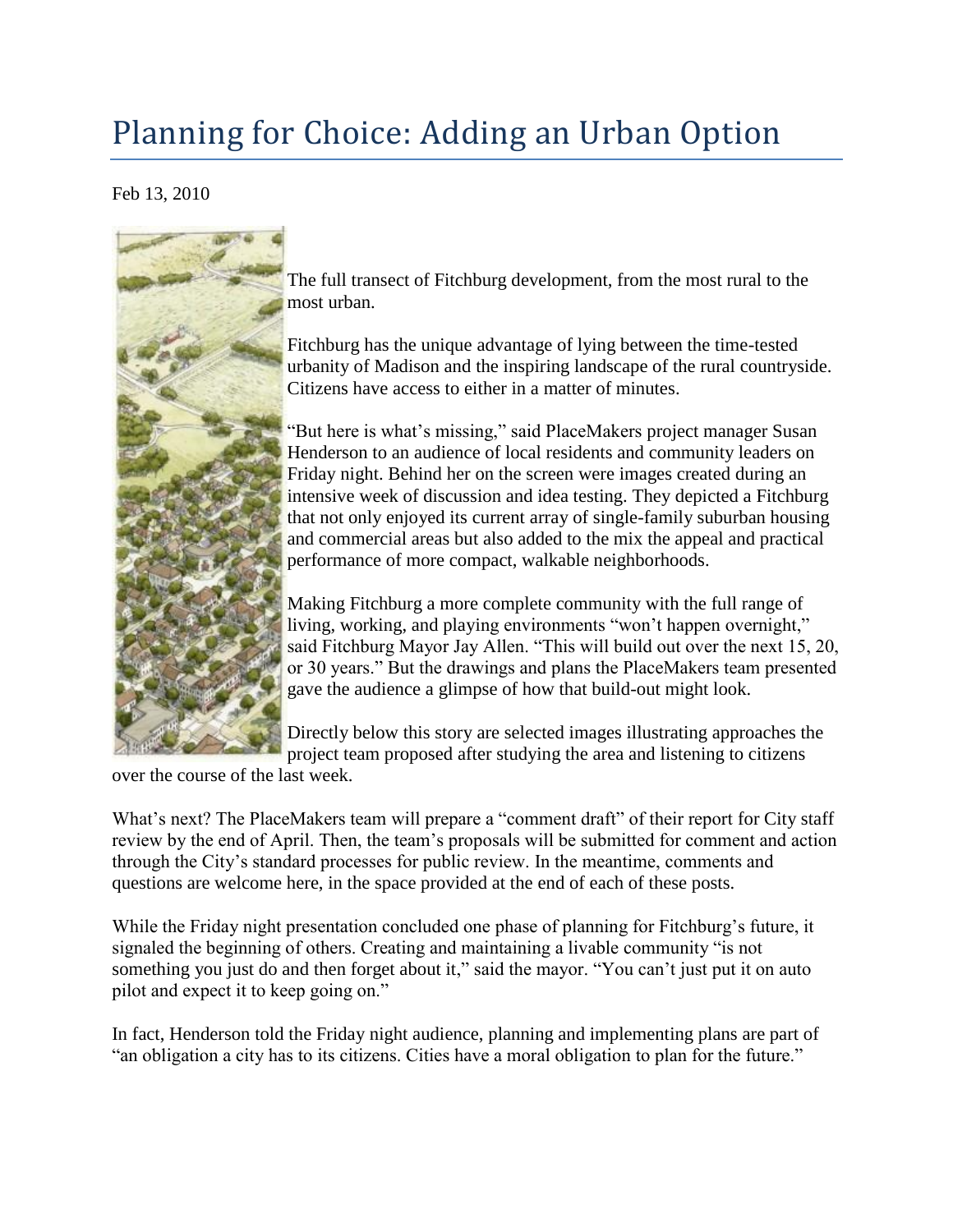

ABOVE: Choosing the way we want to live shouldn't isolate us from the full richness of life. A complete environment, ranging from more rural to more urban in a single neighborhood, provides all scales of density to suit all tastes and gives each access to the natural beauty or urban conveniences of the other. Click for larger view.



ABOVE: An aerial rendering of clustered, rural T2 hamlet development on a small portion of otherwise agricultural land. Ranges from 6 to 18 lots. Click for larger view.



ABOVE: An example of rural clustering utilizing a shared septic system. Click for larger view.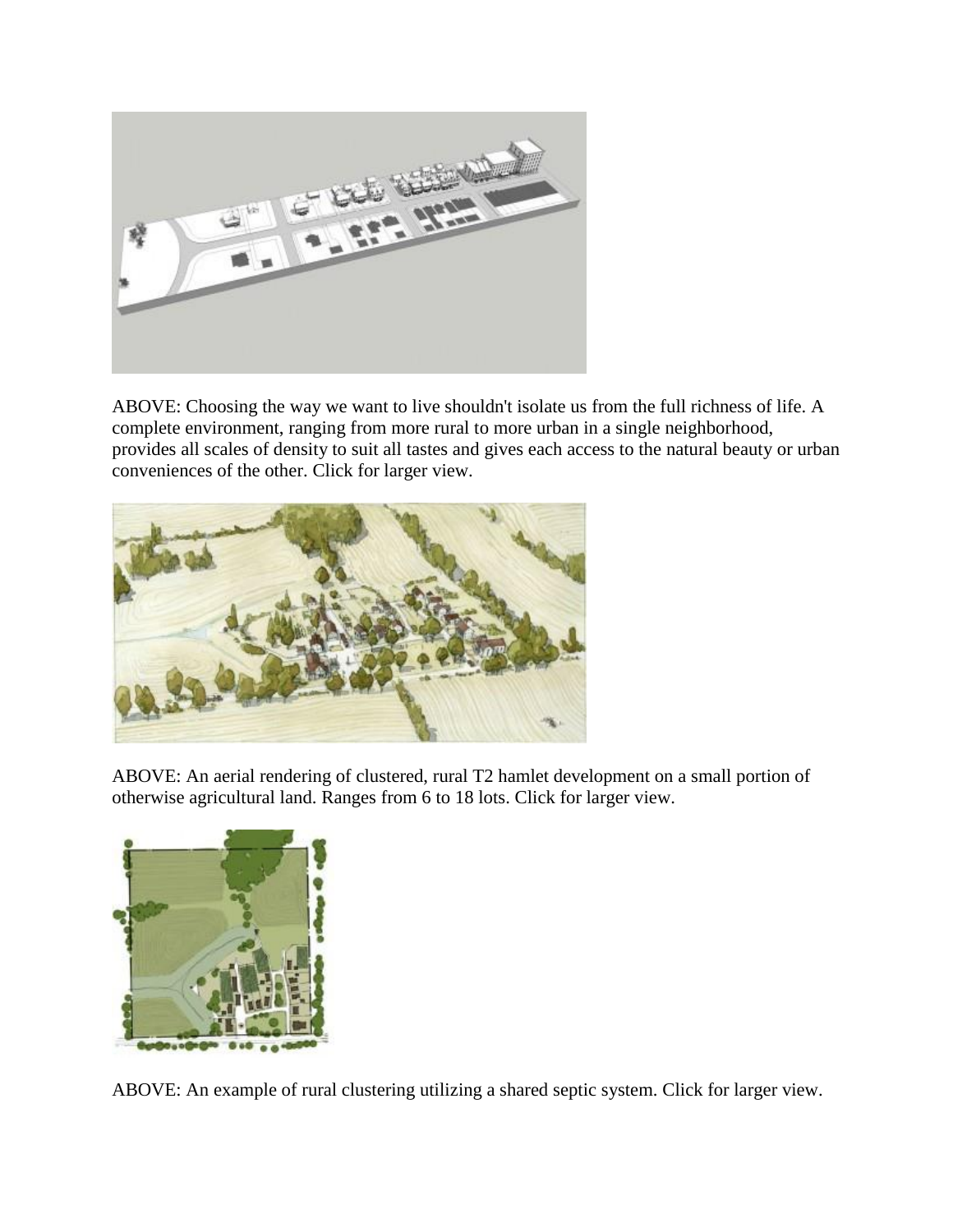

ABOVE: An example of rural clustering with individual septic fields. Click for larger view.



ABOVE: A typical street scene reflecting the SmartCode's T3, Sub-Urban, transect zone customized to reflect Fitchburg's regional history and resident input. Click for larger view.



ABOVE: A typical street scene reflecting the SmartCode's T4, General Urban, transect zone customized to reflect Fitchburg's regional history and resident input. Click for larger view.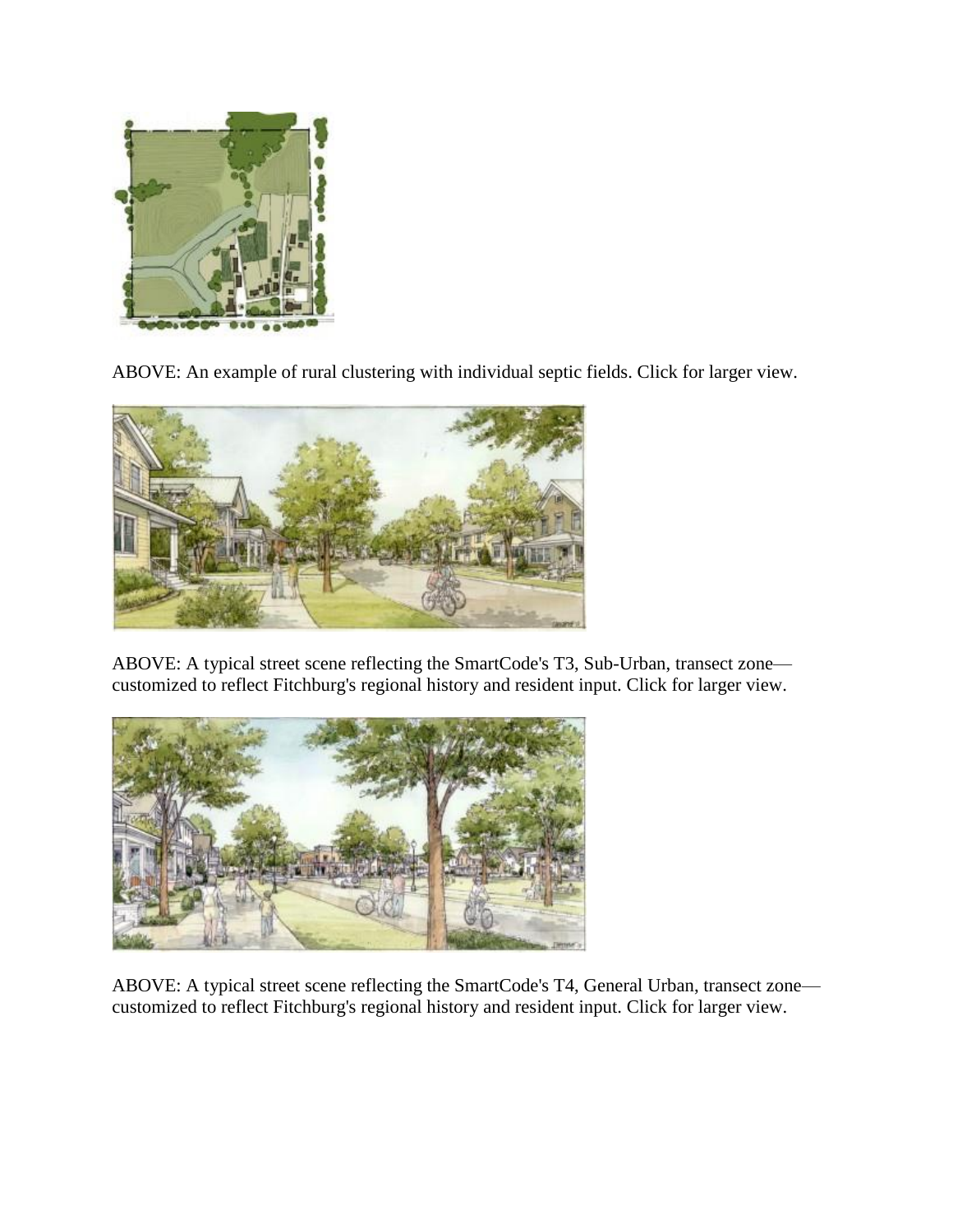

ABOVE: A typical street scene reflecting the SmartCode's T5, Urban Center, transect zone customized to reflect Fitchburg's regional history and resident input. Click for larger view.



ABOVE: A SmartCode-compliant land plan option for an existing northeast Fitchburg parcel, based on a current neighborhood proposal. Click for larger view.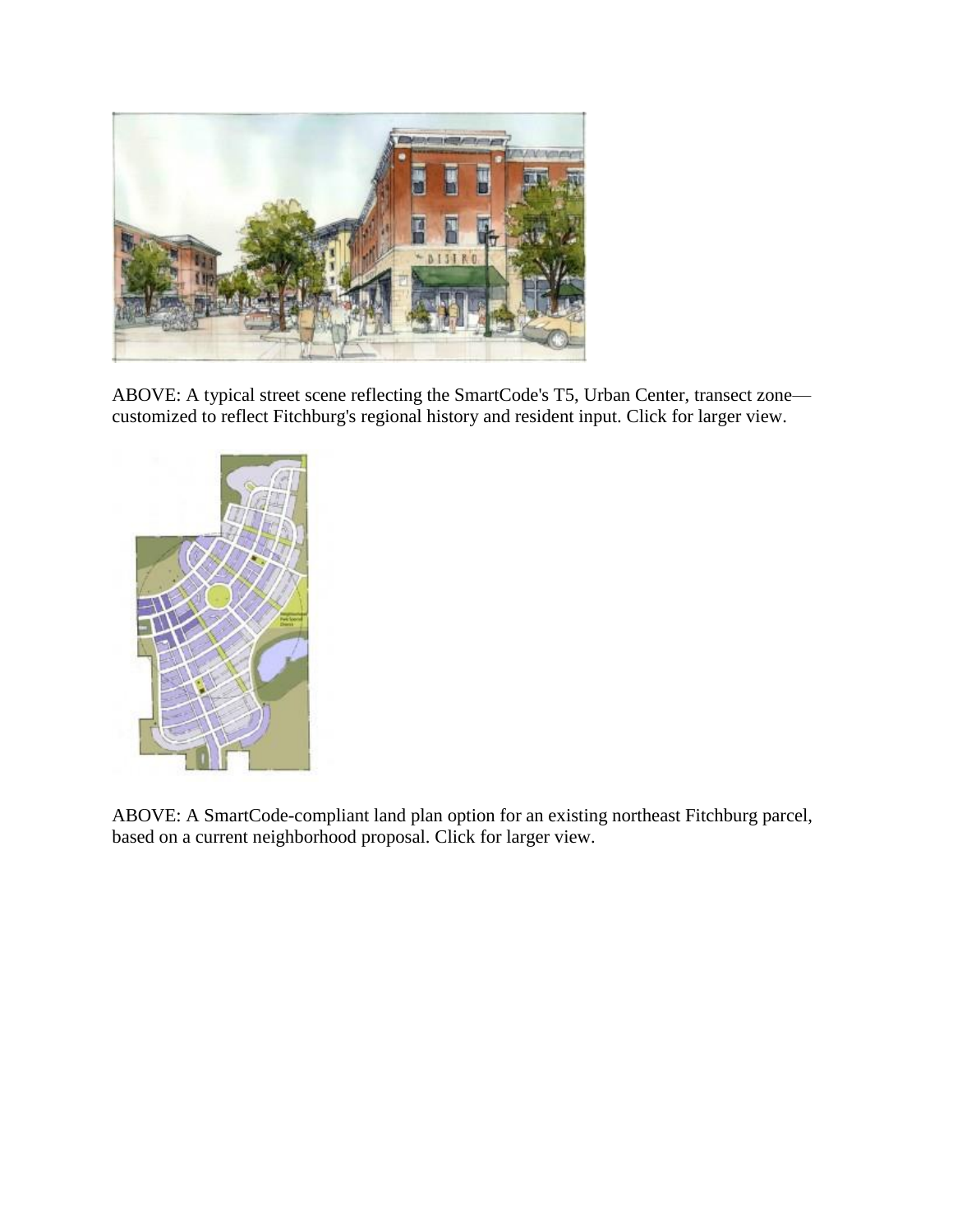

ABOVE: A second SmartCode-compliant land plan alternative, produced by PlaceMakers for the same parcel. Click for larger view.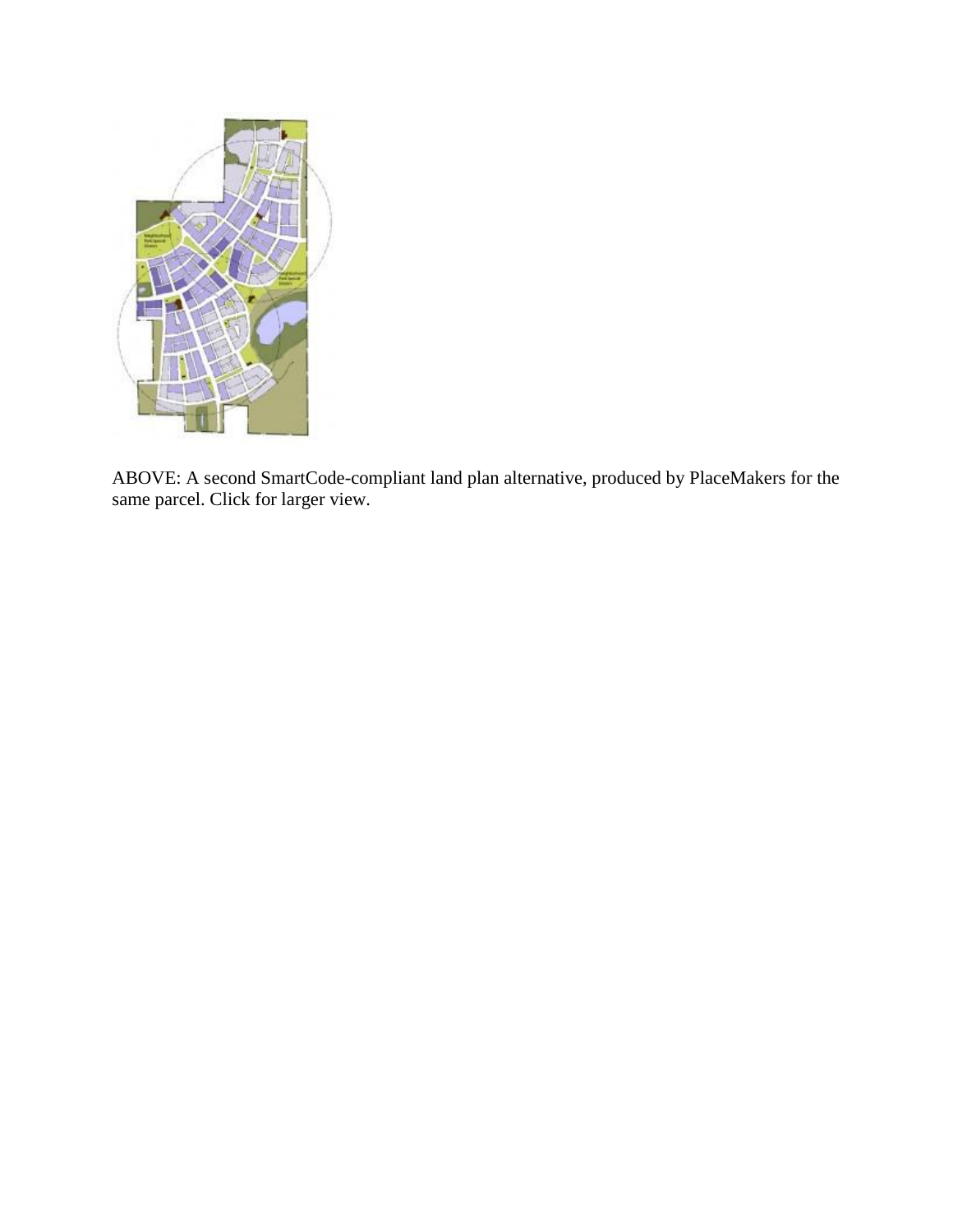

ABOVE: An illustrative rendering of the PlaceMakers-produced northeast neighborhood option. Click for larger view.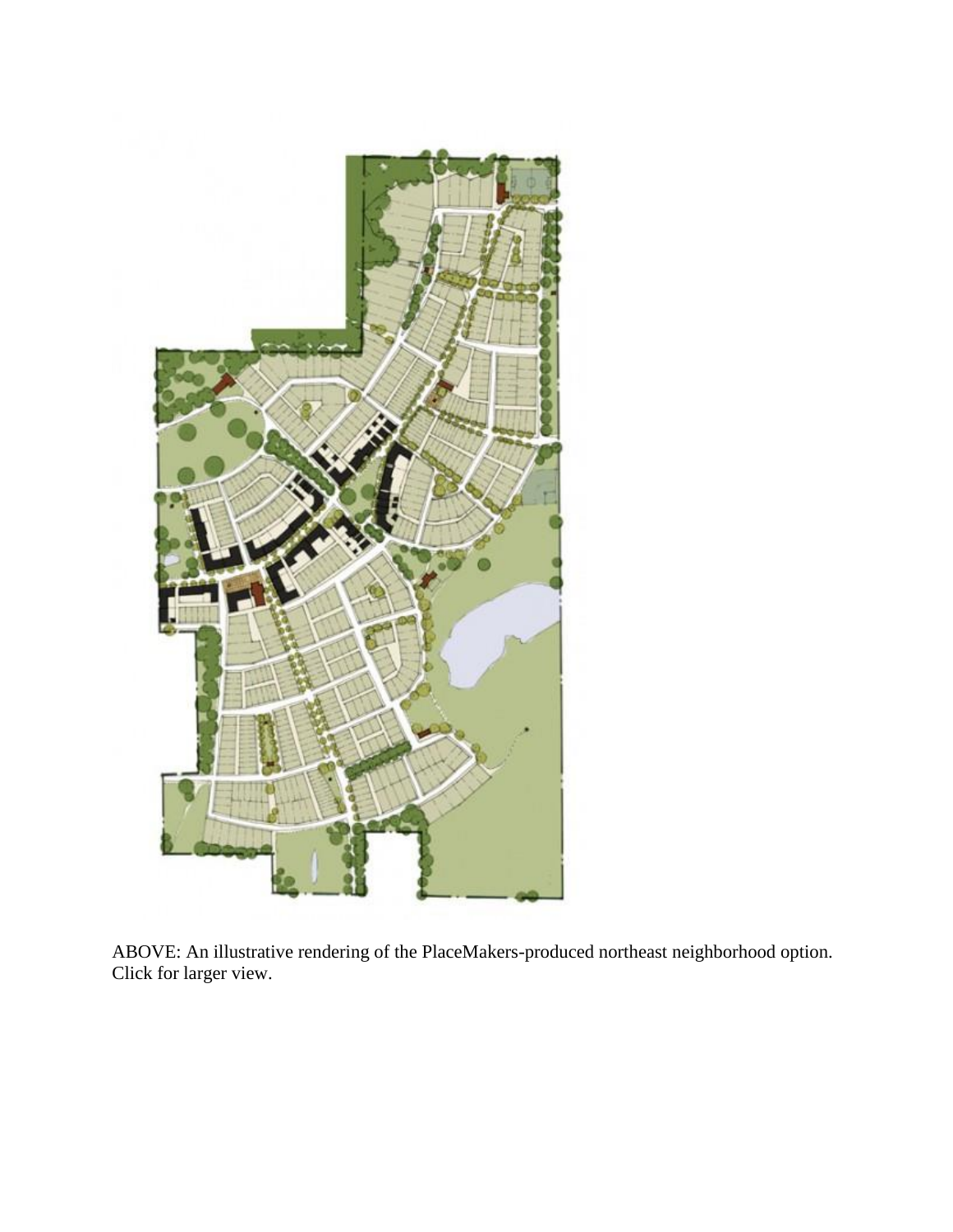

ABOVE: A SmartCode-compliant variation of the current GreenTech development proposal. Click for larger view.



ABOVE: An illustrative rendering of the GreenTech development option. Click for larger view.